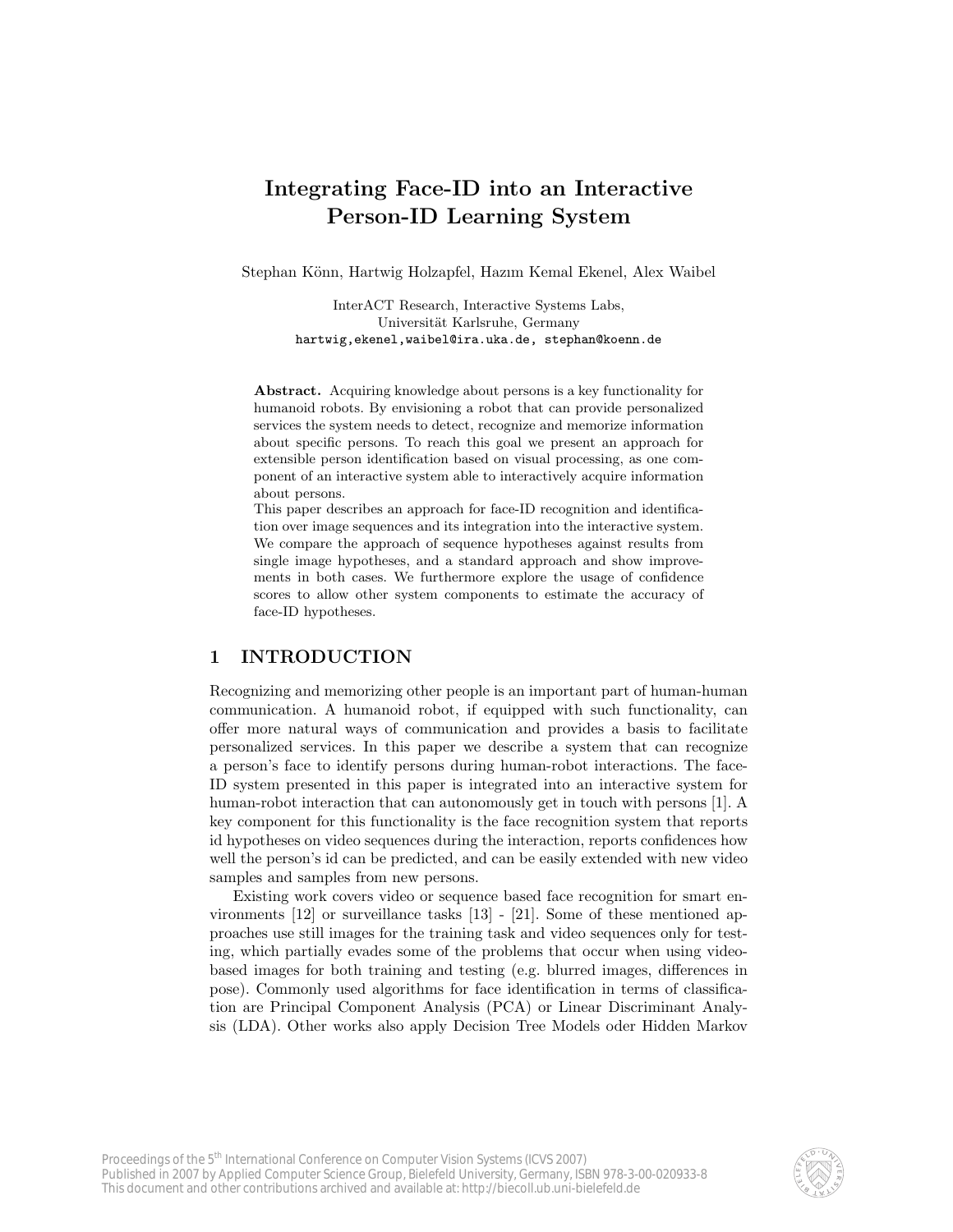Models (HMM) for face recognition. In this paper we focus on an instance-based learning algorithm, which is able to outperform other methods [2], and combination of single image classifications over whole image sequences together with providing a hypothesis confidence.

In the following sections we describe the system as follows. Section 2 gives an overview over the system architecture. Section 3 describes face identification on single images. Section 4 describes hypothesis computation over sequences of images during interactions and presents evaluations. Section 5 is addressed to the calculation of sequence confidence and discusses the implemented work. Section 6 concludes the paper and gives an outlook to future work.

## 2 SYSTEM OVERVIEW



Fig. 1. System architecture of the face recognition system

In order to create an assumption about the person in front of the robot several processes have to be passed that interact with and depend on each other. Figure 1 gives an overview over the face recognition system architecture and its components. As the first component of the chain, the robot camera takes images in regular intervals. Afterwards, the image is preprocessed to detect face

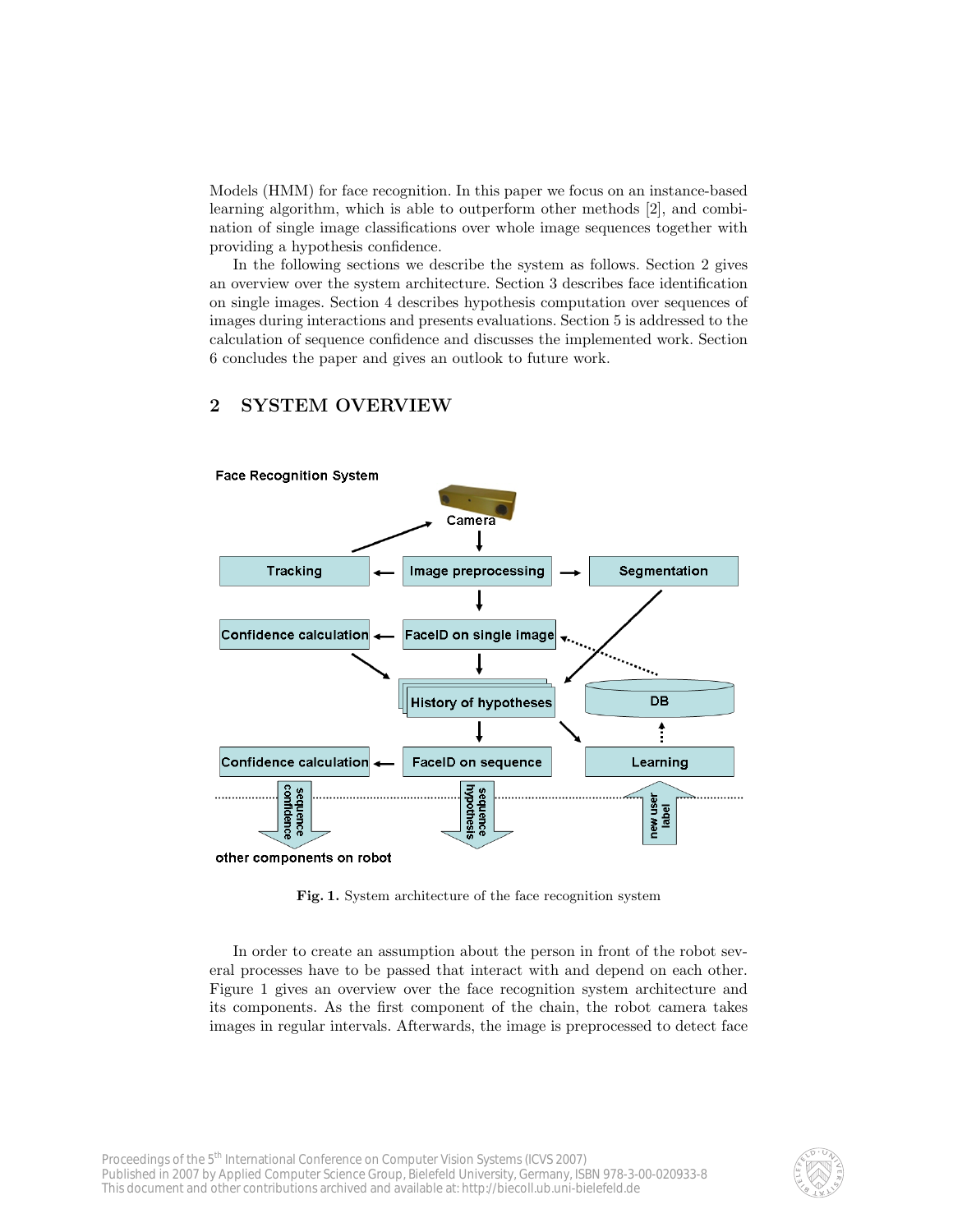and eyes in the image, after which discrete cosine transform (DCT) is applied to extract multidimensional features for face recognition. Concurrently, the person is tracked by a tracking unit and a segmentation unit registers start and end of the user session. Face Recognition first computes a single image hypothesis, additionally, a confidence is calculated for each image which reflects the degree of reliance on this hypothesis. Using these hypothesis-confidence-pairs a sequence hypothesis is computed over the whole sequence of images during the user session. Subsequently, a confidence is calculated which expresses the trust in the sequence hypothesis. This enables other components on the robot using the face recognition system to decide whether to accept or to reject the computed assumption.

The whole process is performed for each new image recorded by the robot camera, i.e. sequence hypotheses and confidences will be updated online for each new frame.

Additionally, the face recognition system is able to learn new persons. Other modules on the robot, e.g. a dialog system, can cause the learning unit to select recent feature vectors and add them to the database. For easily incorporating new samples into the database DCT is prefered to other methods that demand a complete revision of data, e.g. PCA [11].

### 3 FACE-ID ON SINGLE IMAGES

The face recognition system uses an image sequence, which is provided by a face tracker module, as input. It processes the frames to detect face and eyes of the user. If eyes can be located face recognition system then aligns the face images according to the eye center coordinates. The features that will be used for classification purposes are extracted from each face image by using a local appearance-based face recognition approach [2]. In this feature extraction approach, the input face image is divided into 8x8 pixel blocks, and on each block discrete cosine transform (DCT) is performed. The most relevant DCT features are extracted using the zig-zag scan and the obtained features are fused either at the feature level or at the decision level for face recognition [2]. The approach is extensively tested on the publicly available face databases and compared with the other well known face recognition approaches. The experimental results showed that the proposed local appearance based approach performs significantly better than the traditional face recognition approaches. Moreover, this approach is tested on face recognition grand challenge (FRGC) version 1 data set for face verification [3], and a recent version of it is tested on FRGC version 2 data set for face recognition [4]. In both tasks the system provided better and more stable results than the baseline face recognition system. For example, in the conducted experiments on the FRGC version 2 data set, 96.8% correct recognition rate is obtained under controlled conditions and 80.5% correct recognition rate is obtained under uncontrolled conditions. In these experiments, there are 120 individuals in the database and each individual has ten training and testing images. There is a time gap of approximately +six months between the capturing

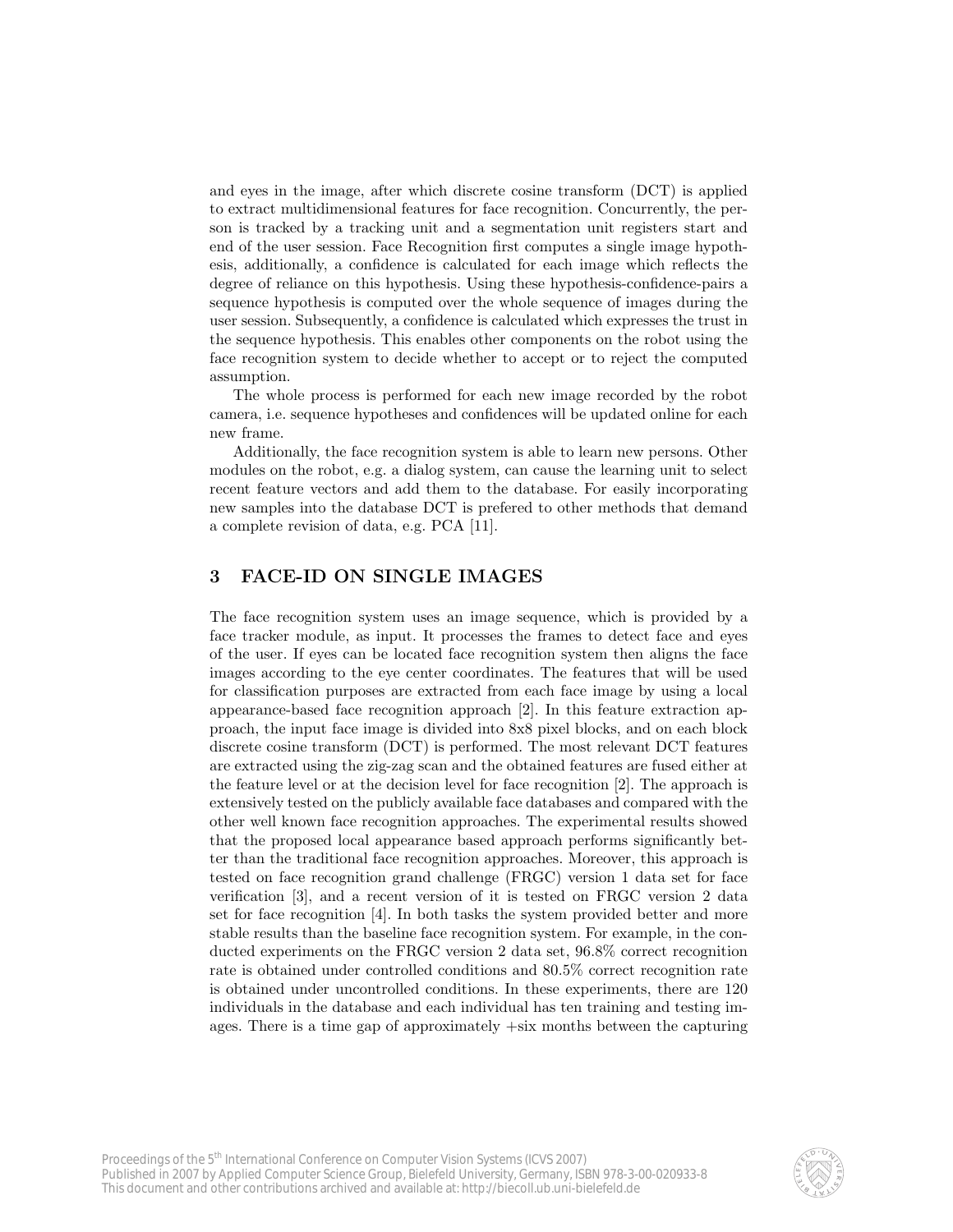time of the training and the test set images. The approach is also tested under video-based face recognition evaluations and again provided better results [5, 6]. For details please see [2–6].

After extracting the feature vector from a face image in the sequence, it is compared with the ones in the database using a nearest neighborhood classifier. The result is a single image hypotheses about the person in front of the robot.

### 4 COMPUTING SEQUENCE HYPOTHESES

The process of retrieving a single image hypothesis is repeated for each frame in the sequence. To combine the classification results a confidence value is calculated for each single image hypothesis. These confidence scores are summed up over a sliding window of frames or the whole image sequence, leaving out hypotheses with low confidence values. The first part describes the calculation process of single image confidences. In the second part hypotheses fusion is explained. An evaluation of the presented approach finalizes this section.

#### 4.1 Confidence scores for single images

To combine the hypotheses of single images their individual classification confidence is taken into account. This confidence is approximated by a logistic regression model [9], which is used to model the likelihood of an event as a function of predictor variables. In this case the binary, dependent variable Y models the event "classification correct"  $(Y = 1)$  and "classification incorrect"  $(Y = 0)$ . In order to calculate the likelihood of a correct classification several image characteristics come into question as predictor variables. The face recognition system considers four features, namely:

- distance deviation
- mean gray value
- eye detection change
- neighbor distance

"Distance deviation" is based on the distance between the user and the robot camera. This value can be estimated by using the pixel width of the user face on the examined image. "Distance deviation" characterizes the difference between the current user's distance from the camera and the mean distance value over all frames. The variable "mean gray value" calculates the average gray value of the extracted face rectangle. "Eye detection change" is a binary variable and indicates if the face recognition system was able to detect both face and eyes of a person for the first time after at least one frame where either one of these two detectors failed. The last variable "neighbor distance" describes the distance to the next instance when using the nearest neighborhood classifier. Other features, such as hypothesis changes, angle between the robot's gaze direction and person, have been examined as well but have not shown a significant logistic correlation between the classification result and the variable value. The values of all four

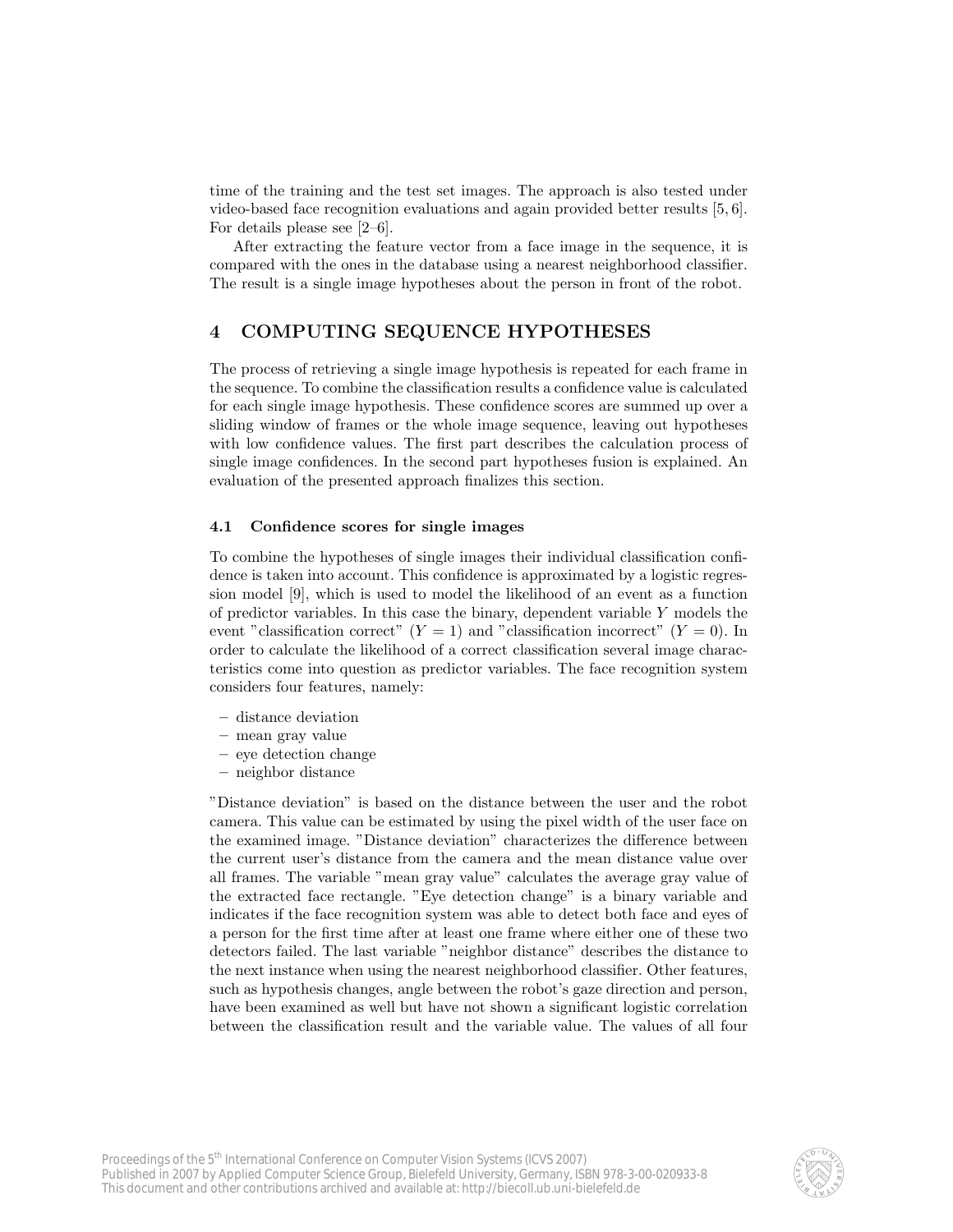remaining variables can be determined automatically by the face recognition system and thus be generated online for computing a confidence for a single image hypothesis.

#### 4.2 Summation over sequences

The baseline approach to compute a sequence hypothesis is by normalizing each frame's distance to its nearest neighbor scores with Min-Max normalization method [7]. Then these scores are fused over the sequence using the sum rule [8].

In this work a slightly different approach to the sum rule is used. At first, not necessarily all hypotheses of the whole sequence are considered. A window size  $w$  is determined and only the assumptions of the last  $w$  frames are taken into account. Furthermore hypotheses with low single image confidence values are ignored and only the best p percent of hypotheses are selected to form the set of single image hypotheses which is regarded to compute a sequence hypothesis. This is realized in two more steps: for each hypothesis its confidence is used as score and summed up over the whole sequence as in equation 1

$$
sum(h_j) = \sum_{h_i \in H} (conf(h_i) \cdot \delta(h_i, hj))
$$
\n(1)

where  $h_i$  denotes a hypothesis in the set H of remaining hypotheses, conf $(h_i)$ reflects the corresponding confidence and  $\delta(h_i, hj) = 1$  if  $h_i$  and  $h_j$  are equal, and 0 otherwise. Subsequently, the sequence hypothesis is computed according to equation 2

$$
c = \operatorname{argmax}_{h_i \in H} \operatorname{sum}(h_i)
$$
\n<sup>(2)</sup>

where sum( $h_i$ ) refers to the summation in equation 1.

#### 4.3 Evaluation

Evaluation of these different approaches is done on a dataset consisting of 30 sequences with 11576 images overall from 16 different persons. Both approaches were trained on a distinct training set consisting of 17 sequences with 4288 images from 16 different persons. The recording of training and evaluation data was done on three consecutive days.

Figure 2 shows the successful classification rates for a single image hypothesis and the sum rule approach. For classification of a single image a 10-nearestneighbor classifier is used. To generate scores Min-Max normalization is applied. The last bar shows the success rate using the previously introduced method to generate a sequence hypothesis. The complete classifation results of the presented method are shown in figure 3 using different configurations, which are displayed below each bar. The first number determines the window size, the second parameter corresponds to the percentage of considered hypotheses. For classification of a single image a simple nearest-neighbor classifier is used.

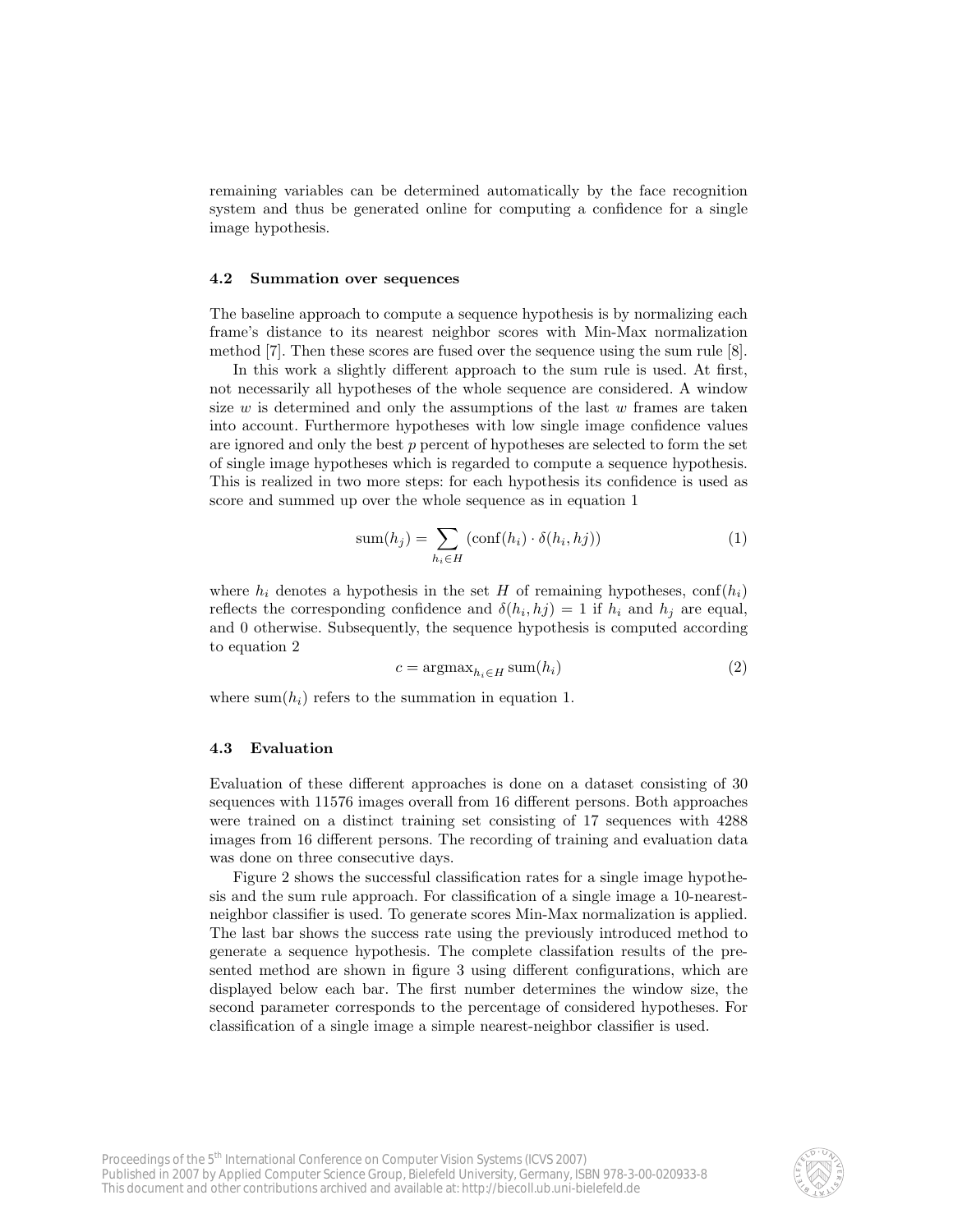

Fig. 2. Success rates of the baseline approach using Min-Max normalization method to generate scores for sum rule and the presented method to generate sequence hypotheses.

As can be seen in figure 3, any configuration of a sequence hypothesis shows improvement over single image hypotheses (70,78%). The baseline approach using Min-Max normalization method (74,47%) performs well below the values of the approach presented here. Computing sequence hypothesis with unlimited window size performs best (88,42%) on the evaluation set. Regarding the complete session a selection of the best hypotheses has only a negliable effect. Other configurations like  $w = 30$  and  $p = 10\%$  show slight performance differences  $(84,07\%).$ 

# 5 CONFIDENCE VALUES AND DISCUSSION

For the sake of integration the face recognition system calculates confidence values for each sequence hypothesis. This enables other components on the robot using the face recognition system to decide whether to trust in the current sequence hypothesis or reject it. Later, the discussion subsection is addressed to basic design questions and difficulties faced during development and testing of the face recognition system.

#### 5.1 Confidence values

In order to calculate a sequence hypothesis confidence a logistic regression model is used again. The predictor variables are agreement and stability. The variable "agreement" denotes the rate of single image hypotheses that are equal with the current sequence hypothesis to the total number of frames. The feature "stability" counts the number of changes of single image hypotheses divided by the number of frames.

For these two features regression coefficients are determined. They reveal a positive correlation, which means that a higher variable value for "agreement" or

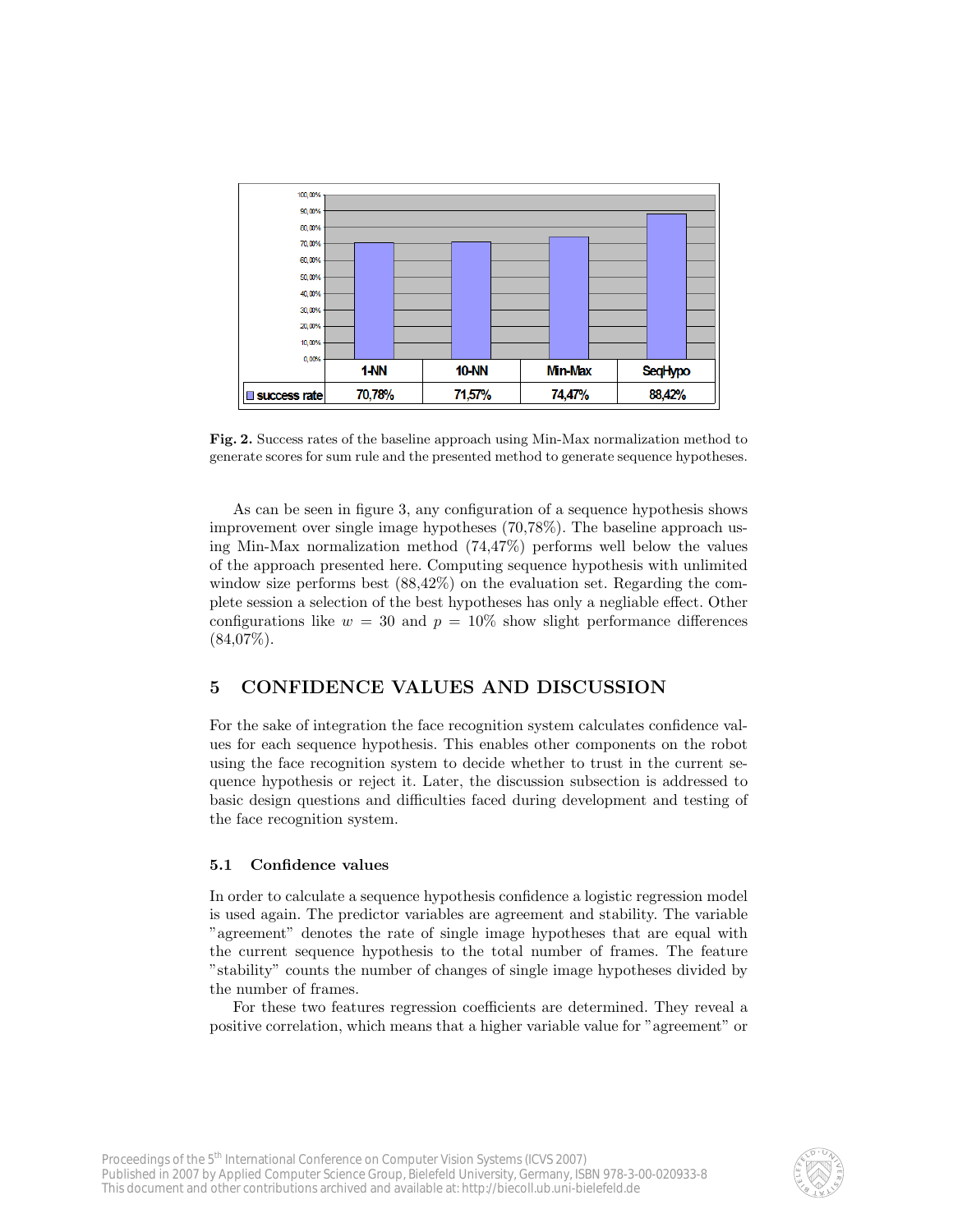

Fig. 3. Success rates for different configurations for determining the sequence hypothesis. The first number determines the window size, the second corresponds to the rate of hypotheses with highest confidence values.

"stability" corresponds to a higher outcome of the sequence confidence. Figure 4 shows the surface of the logistic regression function subject to the two predictor variables. The x-axis shows the developing of the values of "stability" whereas the y-axis characterizes the values of "agreement".

Further evaluations of the sequence confidence were performed in order to test the significance of such a value. Table 1 shows the different mean confidence and standard deviation values for correct and respectively false sequence hypotheses. These results demonstrate that the provided sequence confidence is a reasonable and reliable measure for inheriting sequence hypotheses.

| sequence hypothesis mean confidence standard deviation |          |      |
|--------------------------------------------------------|----------|------|
| true                                                   | $0.86\,$ | 0.27 |
| false                                                  | 0.41     | 7.29 |

Table 1. Mean confidence and standard deviation for true respective false outcome of sequence hypothesis

Other systems on the robot accepting a sequence hypothesis if the according confidence value exceeds a threshold of 0,5 and rejecting it below this value will

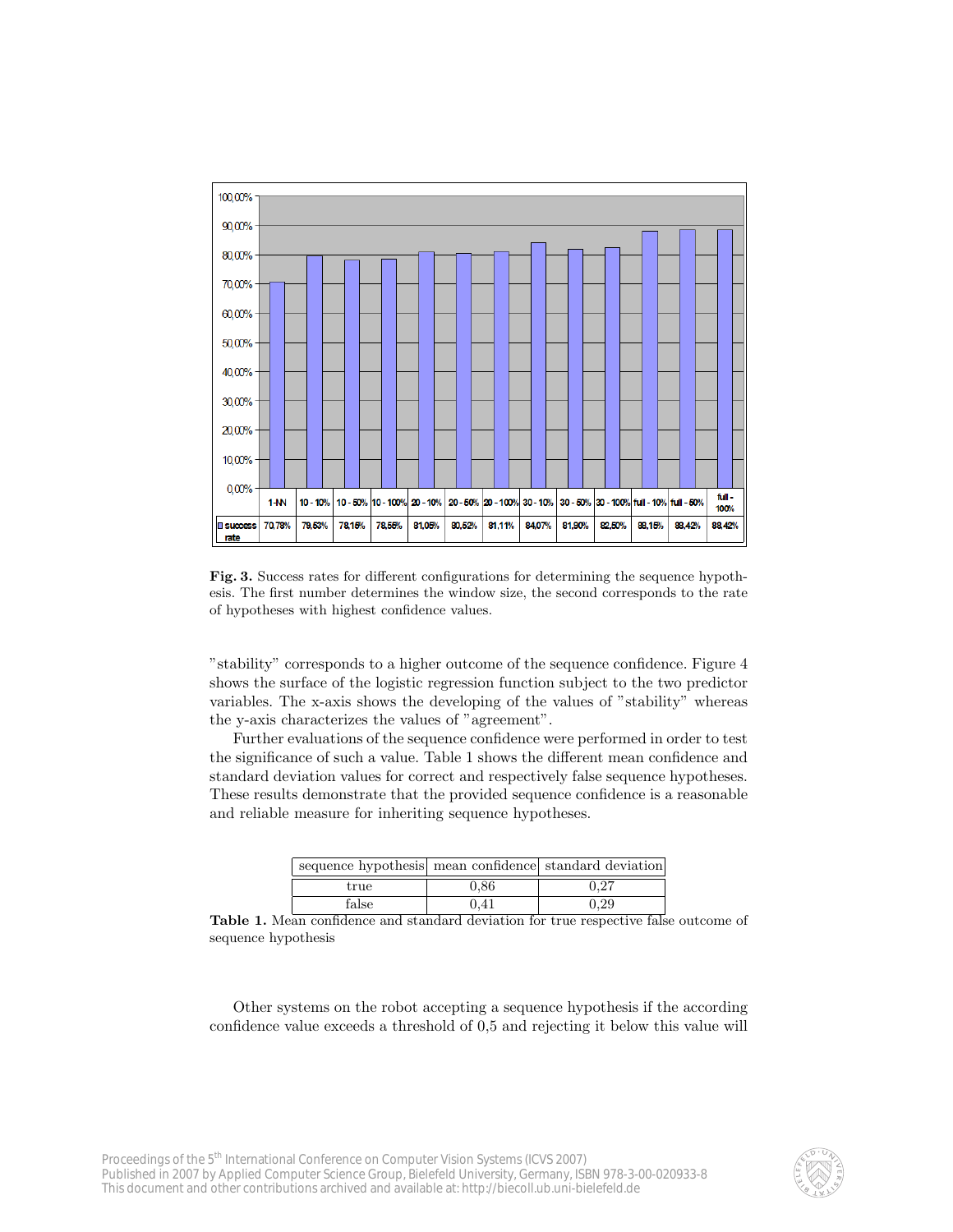

Fig. 4. The surface of the logistic regression function for calculating a sequence confidence subject to the predictor variables "agreement" and "stability".

accept correct hypotheses with a precision rate between 93% and 96% for all evaluated configurations. Increasing the threshold to 0,9 even results in precision rates of over 98% and recall rates of over 74%.

Good confidence values and high precision rates are crucial for other components on the robot, e.g. a dialogue system which needs to identify the person in front of the robot and thus can interact in a more natural way. Finally collected data from a person has to be stored in the database together with the right person ID.

#### 5.2 Discussion

One big challenge in this work was to cope with different conditions during data recording. Recording was done inside a facility building with artificial lighting as well as natural lighting. The consequences are different lighting conditions in the image data, especially as data was taken from a Wizard-of-Oz experiment where users had to pass the robot, talk to it, and then leave again. For this reason we had to cope with a turning camera tracking the moving person and different image backgrounds. Last but not least, the persons were talking during interaction. All that leads to significantly worse results of single image classifications in comparison with the FRGC results. Nevertheless, face identification over image sequences performs much better and shows a large improvement over single image hypotheses.

In the process of computing sequence hypotheses the calculation of single image confidences is a crucial part. In particular, the choice of features as pre-

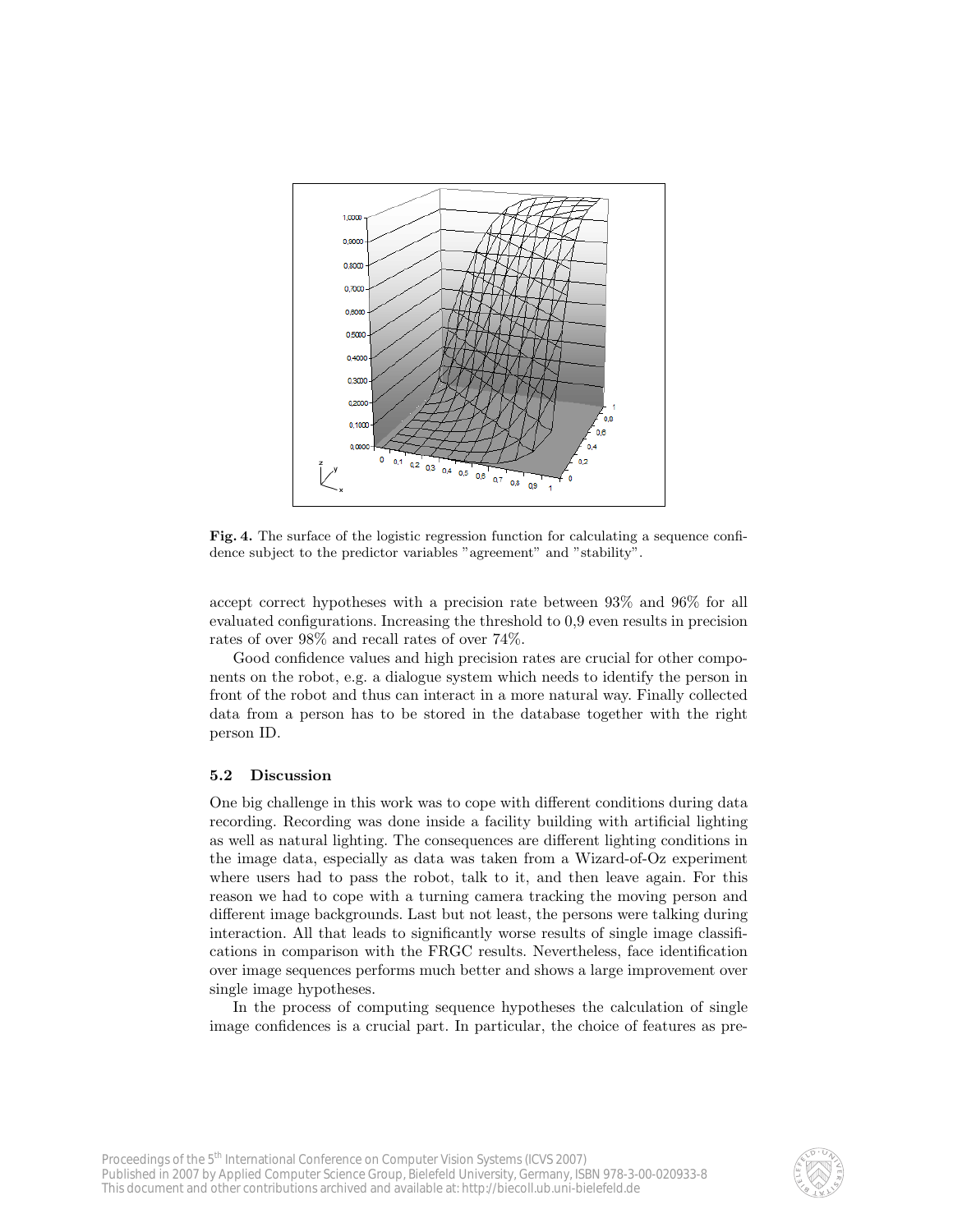dictor variables is very important. One obvious feature that is not incorporated directly is the pure distance between user and robot. Single image classification requires eye detection to align the face of the user. Unfortunately, eye detection works inadequately if the person is very distant or even very close to the camera due to bad image quality. For this reason the variable value for "distance" is not strictly increasing and has to be transformed to the applied variable "distance deviation".

# 6 CONCLUSIONS AND FUTURE WORK

We have presented a face recognition system that is able to identify persons in front of the robot. Ids are not generated only on single images, instead whole image sequences are taken into account. The presented method of computing sequence hypotheses shows significant improvement over single image hypotheses. Additionally, the face recognition system provides a sequence confidence which is a reliable measure for other modules on the robot. Moreover, the system is able to easily incorporate new samples into its database.

In the future we plan to conduct further experiments in different environments and in different scenarios to verify the accuracy of our presented results.

Further work is necessary to solve the problem of large datasets. On the one hand DCT enables easy incorporation of new samples into the database, on the other hand without some kind of clustering the amount of data grows exceedingly large and downgrades performance of the system in terms of processing time.

As said before the selection of features for calculating a confidence value is a very essential part in the presented approach. This choice was more or less done with respect of the suitability in a logistic regression model. Although the selected features perform well, extensive studies still have to be done to detect those features that are best as predictor variables for our task.

In addition, we plan to establish a face verification component to enable the face recognition system to decide itself whether a person is unknown to the system or not.

### References

- 1. Holzapfel, H., Schaaf, T., Ekenel, H.K., Schaa, C., Waibel, A. A Robot learns to know people - First Contacts of a Robot. KI 2006: Advances in Artificial Intelligence, Lecture Notes in Computer Science, volume 4314
- 2. Ekenel, H.K., Stiefelhagen, R.: Local Appearance based Face Recognition Using Discrete Cosine Transform. Proceedings of the 13th European Signal Processing Conference (EUSIPCO), Antalya, Turkey, (2005)
- 3. Ekenel, H.K., Stiefelhagen, R.: A Generic Face Representation Approach for Local Appearance based Face Verification. Proceedings of the CVPR IEEE Workshop on FRGC Experiments, San Diego, CA, USA (2005)
- 4. Ekenel, H.K., Stiefelhagen, R.: Analysis of Local Appearance-based Face Recognition on FRGC 2.0 Database. Face Recognition Grand Challenge Workshop (FRGC), Arlington, VA, USA (2006)